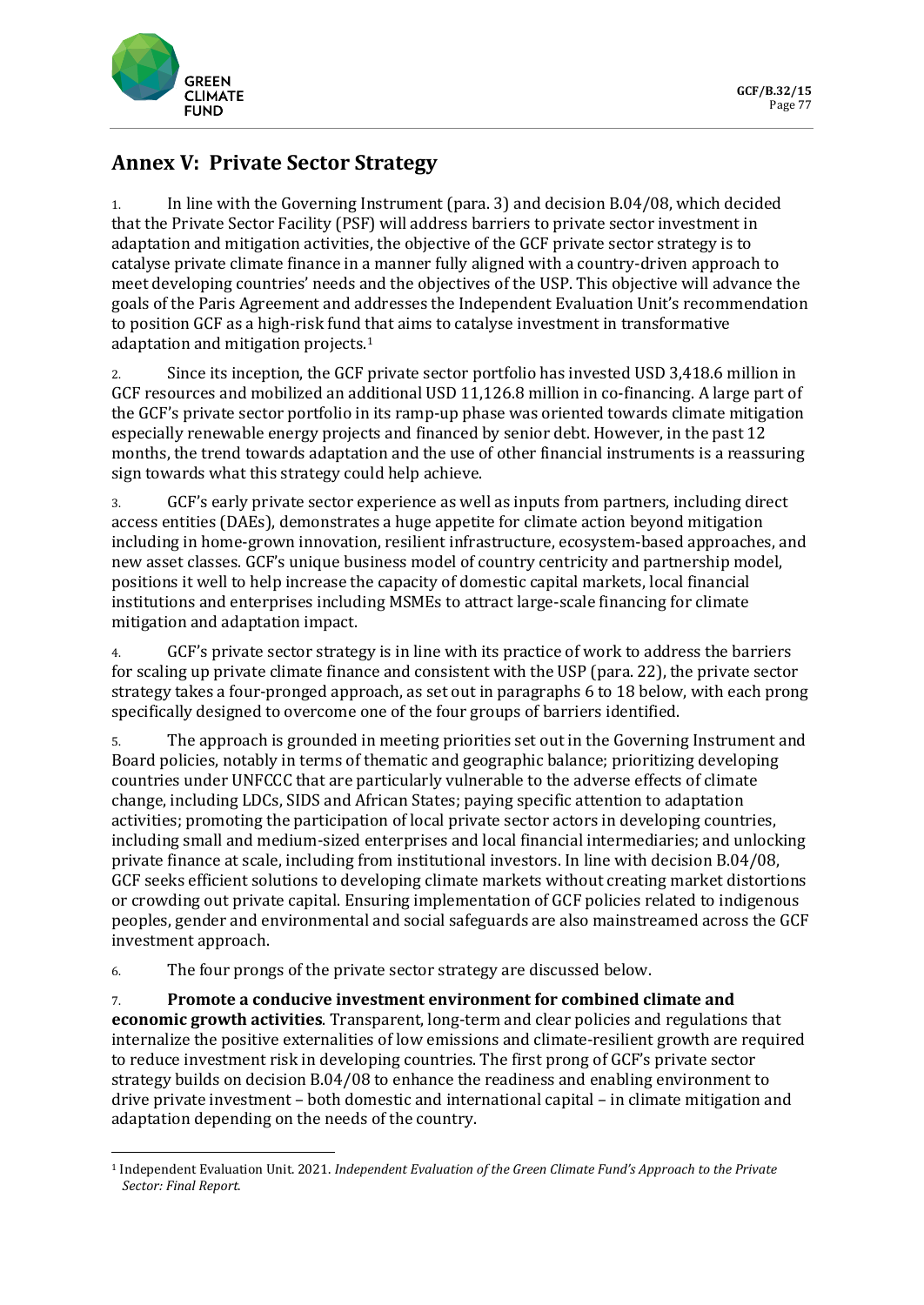

8. GCF is the largest international source of grant assistance to develop national capacities for climate action. Through its grant-based Readiness and Preparatory Support Programme (Readiness Programme), GCF will further support NDAs, national and subnational entities to develop long-term climate investment road maps, green investment plans and policies targeting private investments for climate action that maximize co-benefits between mitigation, adaptation and sustainable development.

9. The participation of private sector actors, particularly at the local level, is critical to achieving developing countries' national climate goals.[2](#page-1-0) To promote engagement with the private sector, Readiness Programme proposals submitted to GCF will assist national actors involved in finance and investment, including NDAs, to develop policies and strategies such as carbon pricing, integrated climate and green finance road maps, climate risk disclosure, valuing positive externalities of climate action and development of an appropriate private sector investment strategy driven by local circumstances.

10. **Accelerate innovation for business models, financial instruments and climate technologies**. The International Energy Agency projects that half of all emission reductions needed to reach net zero by 2050 will have to come from technologies that are not yet commercially available.[3](#page-1-1) Technological innovation is crucial to scale up adaptation in developing countries, notably those under UNFCCC that are particularly vulnerable to the adverse effects of climate change, including LDCs, SIDS and African States. According to UNFCCC, of the 70 estimated climate technology incubators and accelerators, only 25 of these are in developing countries.[4](#page-1-2) In addition to technology innovation, there is a huge opportunity for scaling up investments in business model innovations that are home-grown and fit for purpose for developing countries.

11. Article 10 of the Paris Agreement notes the importance of accelerating innovation for the long-term global response to climate change. In this context, the COP, by decision 7/CP.21, invited the GCF Board to consider ways to provide support for facilitating access to environmentally sound technologies, and for undertaking collaborative research and development to enabling developing countries to enhance their climate action.[5](#page-1-3) The Board by decision B.18/03 requested the Secretariat to develop terms of reference for a request for proposals (RFP) to support climate technology incubators and accelerators. However, the RFPs approved to date have not achieved their potential in the absence of a nimble and cost-effective process for private sector non-accredited entities to access GCF financing for demonstration or scale-up of a single meritorious project. With the approval of the updated accreditation framework at the thirty-first meeting of the Board (B.31) which included the launch of the new project-specific assessment approach (PSAA) in 2023, GCF's private sector strategy is well positioned to accelerate financing to private entrepreneurs in developing countries.

12. The private sector strategy will also support the development of high-quality public– private innovation ecosystems to drive climate innovation in developing countries. Such ecosystems help domestic entrepreneurs in developing countries, especially in LDCs, SIDS and African States to ideate, tailor and test novel climate technology and business models relevant to their own local circumstances by enabling connection to world-class technical expertise, data and information, and market access.[6](#page-1-4) In line with decision B.18/03 related to the continued collaboration with the UNFCCC Technology Executive Committee, GCF also helps to foster such ecosystems by supporting developing countries in carrying out technology needs assessments and developing national climate technology frameworks. Technology needs assessments enable

<span id="page-1-0"></span><sup>2</sup> In line with the Governing Instrument and decision B.04/08.

<span id="page-1-1"></span><sup>3</sup> Se[e https://www.iea.org/reports/net-zero-by-2050.](https://www.iea.org/reports/net-zero-by-2050)

<span id="page-1-2"></span><sup>4</sup> UNFCCC. 2018. *Climate Technology Incubators and Accelerators*. 5 UNFCCC decision 7/CP.21.

<span id="page-1-3"></span>

<span id="page-1-4"></span><sup>6</sup> Mazzucato M. 2015. *The Entrepreneurial State: Debunking Public vs. Private Sector Myths*.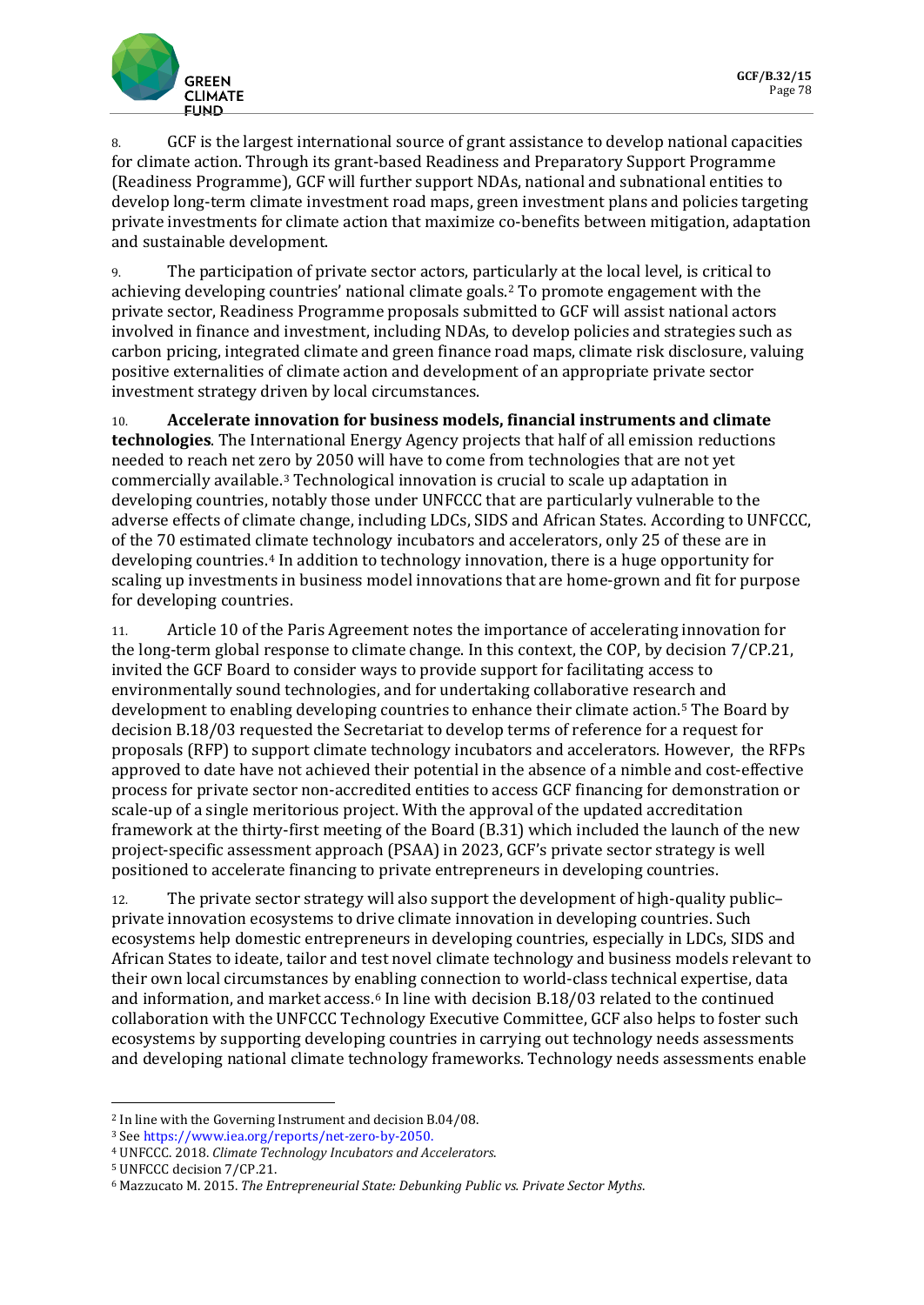

developing countries to determine high-priority sectors and identify technologies for mitigation and adaptation within these sectors.

13. Greater access to early-stage risk capital is also needed to support climate technology ventures and accelerate climate innovation in developing countries. There are few early-stage and venture capital investors in developing countries, particularly for adaptation technologies, and those investors have been less likely to support climate technologies owing to their high upfront capital requirements, longer payback periods and greater uncertainty related to scaleup. GCF provides technical support and early-stage financing to pilot new technologies, business models, financial instruments and practices to assist domestic innovators in establishing a proof of concept and in developing viable enterprises for products and services in low-emission and climate-resilient development. The development phase is critical for entrepreneurs because, at this stage, they are particularly exposed as they engage personal equity and take the risks of, among other things, sunk costs and cost overrun.

14. **De-risk market-creating investments to crowd in private climate finance**. In line with the principle of country ownership and Board-approved policies, GCF's private sector strategy will increase the capacity of local financial institutions, private project developers, and enterprises including MSMEs in developing countries to attract private capital for climate action. GCF is uniquely positioned to leverage its wide range of financial instruments (grant, concessional debt, guarantees and equity) to enable the development of fit-for-purpose blended finance instruments to support flow of capital at scale to developing countries. By blending public resources with private finance, GCF investments help to reduce the high risks, both perceived and real, faced by private sector actors seeking to scale successful climate solutions in new developing markets to demonstrate their commercial viability. If successful, the blended finance structure will establish a track record and enable financiers to reassess the risks of specific classes of climate assets such as resilient infrastructure, thematic climate bonds and others, enabling their market-driven diffusion and widespread adoption.

15. GCF also continues to use blended finance to enable a more significant role for domestic MSMEs in meeting national climate action priorities. Notably, GCF promotes lines of credit, revolving funds and new insurance vehicles through domestic financial institutions for MSMEs engaged in climate action.

16. Going forward, the private sector strategy, building upon successful financing models in its current private sector portfolio will expand its adaptation portfolio by focusing on new asset classes that address the urgent and immediate needs of countries particularly vulnerable to the adverse effects of climate change, including LDCs, SIDS and African States such as climateresilient infrastructure that combines grey and green infrastructure and cross-cutting projects. GCF will leverage its unique capital agnostic financing ability and convening power of diverse domestic and international partner networks to encourage philanthropies, corporates and other impact investors to co-invest in platforms at scale (through use of PSAA, AEs or other existing modalities) in climate adaptation in developing countries.

17. **Strengthen domestic and regional financial institutions to scale up private climate finance**. Domestic and regional financial institutions (public and commercial) play a central role in providing access to finance to scale up the adoption of climate investments with a successful track record. GCF strengthens the capacity of domestic and regional private financial institutions to catalyse private climate finance in two ways:

- (a) Directly, by co-financing private sector projects and programmes. GCF invests in projects and programmes through domestic and regional private financial AEs.
- (b) Indirectly, by supporting public development banks, which in turn finance the domestic and regional private financial institutions to increase their climate investment, including by extending green credit lines. There are almost 260 public development banks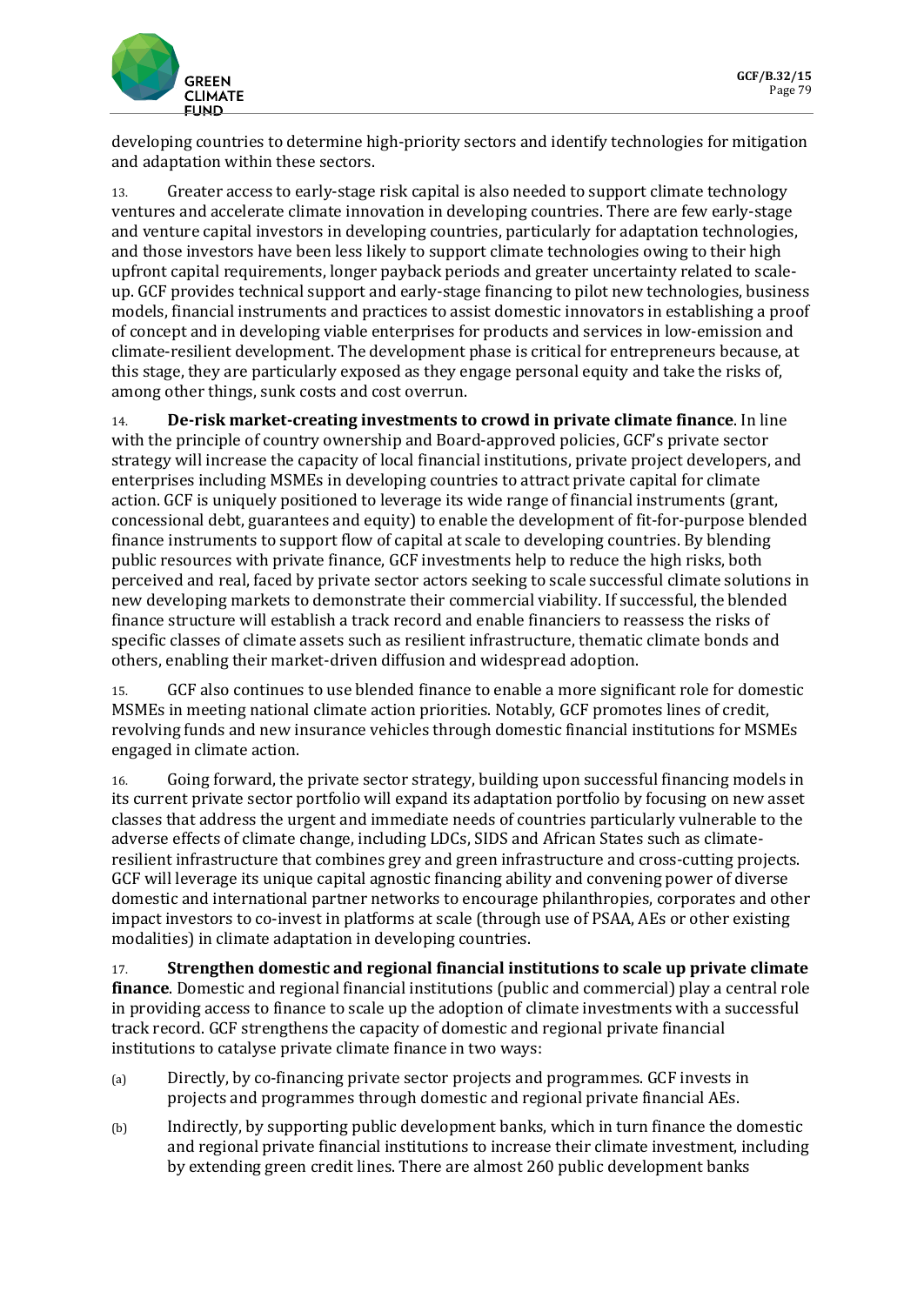

(including regional and national development banks) in developing countries, representing USD 5 trillion in assets, with the capacity to extend more than USD 400 billion in climate finance per year. Doubling their investment capacity or leverage effect would be enough to bridge the climate infrastructure investment gap.

18. Increasing national development banks' access to domestic, regional and international capital markets through issuing green bonds or other thematic climate bonds (such as blue bonds, transition bonds, etc.) could also be a game changer for such banks in closing the climate finance gap. However, only 58 national development banks have accessed international capital markets to capitalize their operations, and of the USD 305 billion in green bonds issued in 2020, only USD 8.9 billion (or 3 per cent) were from developing countries (excluding China). Furthermore, the total volume of green bond issuance from developing countries has been reducing in percentage terms over the past three years.[7](#page-3-0)

19. With its partners, GCF's private sector strategy will support developing countries in issuing green bonds and green asset-backed securities and developing new financing facilities and instruments such as climate-resilient bonds. Issuing green bonds and green asset-backed securities requires a regulated market to be in place and the issuer needs to meet certain criteria for listing financial products. GCF grant assistance can be leveraged by governments to ready their stock exchanges to list bonds.

## **Way Forward**

20. In order to implement the four-pronged strategy described above, and reflecting on the positive trends as well as areas for improvement during the IRM period, five ways forward have been identified, as set out below, to advance private sector objectives and portfolio targets set out in the USP.

21. **Enhance the private sector's contribution towards developing and implementing NDCs, NAPs and long-term climate strategies**. Experience from the Readiness Programme shows that engagement between governments and the private sector to promote the private sector's role in developing and implementing NDCs, NAPs and long-term climate strategies is limited and underleveraged. The number of proposals under the Readiness Programme that target engagement with the private sector – 80 countries under the first phase of readiness and 22 proposals under the second phase – represents a relatively lower share than other targeted readiness outcomes.

22. The private sector has noted that its engagement in realizing NDC ambitions is limited by the lack of investment plans in NDCs and NAPs. As a country's vision to transform development trajectories to limit global warming to 1.5  $\degree$ C, NDCs are typically designed as policy signals for national climate priorities, rather than portfolios of bankable investment projects. While many countries have included estimates of financing needs associated with implementing their NDCs and similar strategies, only a handful have developed climate investment plans or climate financing strategies that take into consideration all available sources of finance. One of the reasons has been the lack of tools and methodologies.

23. GCF will use its Readiness Programme to promote greater engagement between governments and the private sector and increase the private sector's contribution towards achieving national climate goals. The Independent Evaluation Unit's *Independent Evaluation of the GCF's Approach to the Private Sector* also highlights the need to better integrate the private sector into country processes to have better collaboration on GCF programmes, a key enabling

<span id="page-3-0"></span><sup>7</sup> GCF and International Development Finance Club. 2020. *The Green Climate Fund and the International Development Finance Club: A strategic alliance to realize the full potential of public development banks in financing the green and climate-resilient transition*.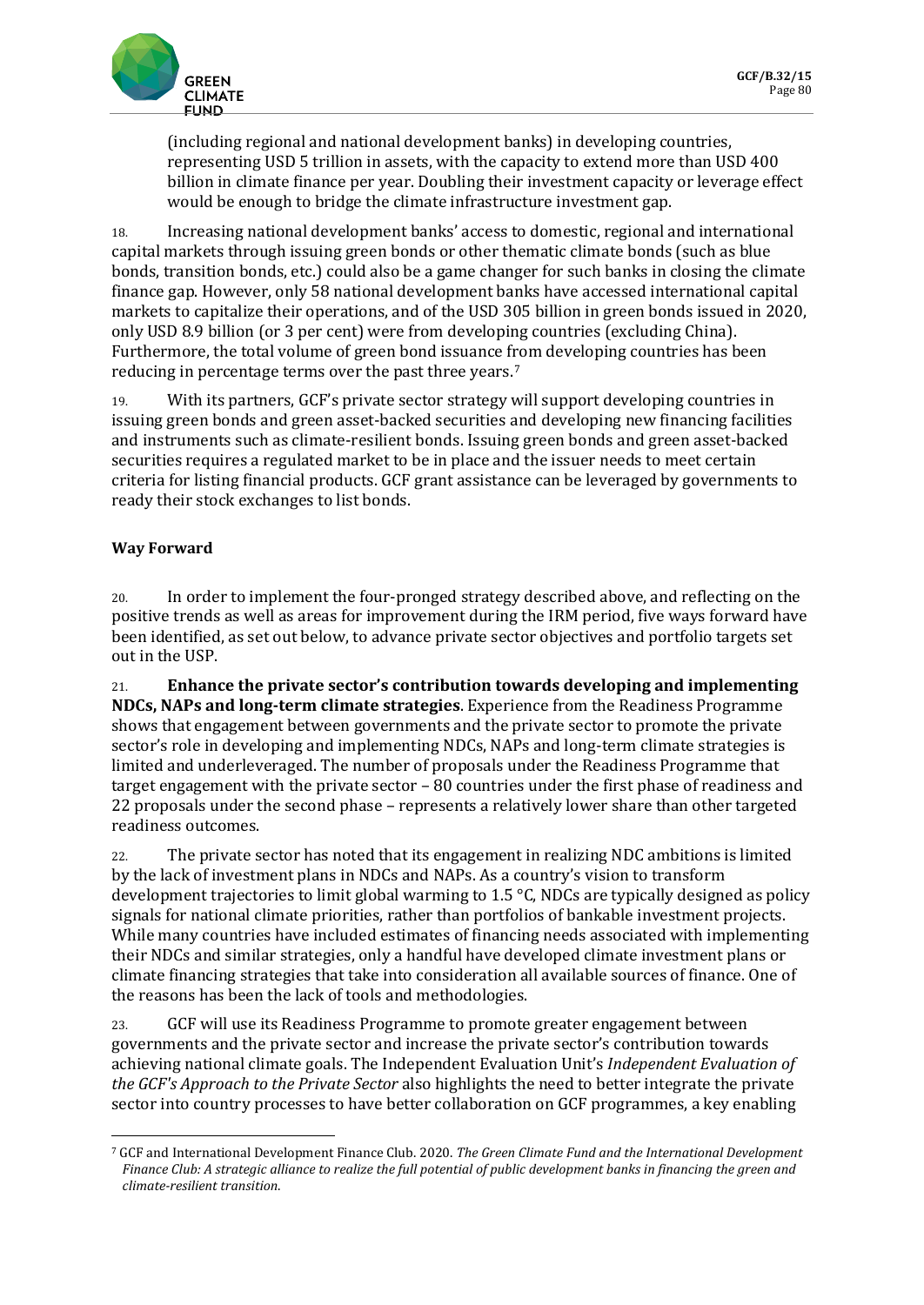

factor to promote country ownership. In particular, GCF will support developing countries, including through NDAs, in translating NDCs, NAPs and long-term climate strategies into investment plans that (i) align, combine and sequence multiple sources of international and domestic finance from the public and private sectors; (ii) address policy and regulatory gaps to improve the bankability of the NDC project pipeline; and (iii) identify financial mechanisms that do not increase sovereign debt, but catalyse private funds and increase access to long-term affordable finance.

24. In line with the principle of country ownership, the Readiness Programme and PPF will also strengthen the capacity of NDAs, focal points, DAEs and local private sector actors to better quantify climate risks and identify climate-friendly business opportunities. GCF is collaborating with two global coalitions to develop new valuation and labelling methodologies to better assess the risk-reward profile of LECR investments. The ambition of these methodologies is to accelerate the creation of new climate-friendly asset classes such as climate-resilient infrastructure and enable developing countries to attract private investment aligned with their NDCs and NAPs. The initial response from developing countries to pilot these methodologies has been extremely positive.

25. **Leverage improvements in the accreditation process, including a project-specific assessment approach and enhance GCF engagement with non-accredited entities**. To manage the trade-offs in its programming goals, GCF requires a subset of private sector AEs, particularly DAEs, to bring forward for Board consideration large-sized funding proposals in adaptation, using financial instruments with a high catalytic impact. AEs with the capacity to advance the GCF mandate related to climate technologies and innovation are also required and should also be prioritized in future GCF accreditation efforts.

26. To complement its core accreditation process, GCF has also relied on RFPs to accelerate the origination and development of transformative private sector projects. However, RFPs did not achieve their full potential owing to the lack of an expedited accreditation process for nonaccredited entities and the reticence of AEs to partner with them. The PSAA modality, recently approved by the Board within the updated accreditation framework, would provide a more viable path for the private sector to work with GCF on strategic priorities such as climate innovation and catalysing adaptation finance at scale in developing countries. While a detailed implementation plan for the PSAA is still under development, the Secretariat expects to perform due diligence internally on entities that present proposals under the PSAA modality, greatly reducing the processing time for accreditation and improving access to finance for local entities which are not able to complete a full accreditation process. The Secretariat will also put in place target service standards for accreditation to improve the efficiency and partners' experience of the accreditation process.

27. During the IRM period, GCF acted primarily as a co-financier, providing second-level due diligence to projects and programmes brought forward for Board consideration. GCF is increasingly requested by developing countries and AEs to play the role of a co-investor and convenor. This role fully leverages the unique comparative advantages of GCF as a hub of climate finance with over 200 delivery partners and the capacity to deploy a unique set of grant and non-grant instruments to complement the financing modalities of its partners. This can enable GCF to catalyse finance from large institutional investors, including pensions funds, insurance companies, sovereign wealth funds and asset managers, who have expressed a strong interest in partnering with GCF but have viewed the accreditation process as a barrier.

28. To create the bandwidth it needs in order to increase GCF engagement with private sector entities, PSF will focus on private investors at the global, regional and national levels, including institutional investors, commercial banks, equity and debt funds, impact investors and insurance companies, and engage strategically with development finance institutions only when it pertains to private sector development or as co-investors.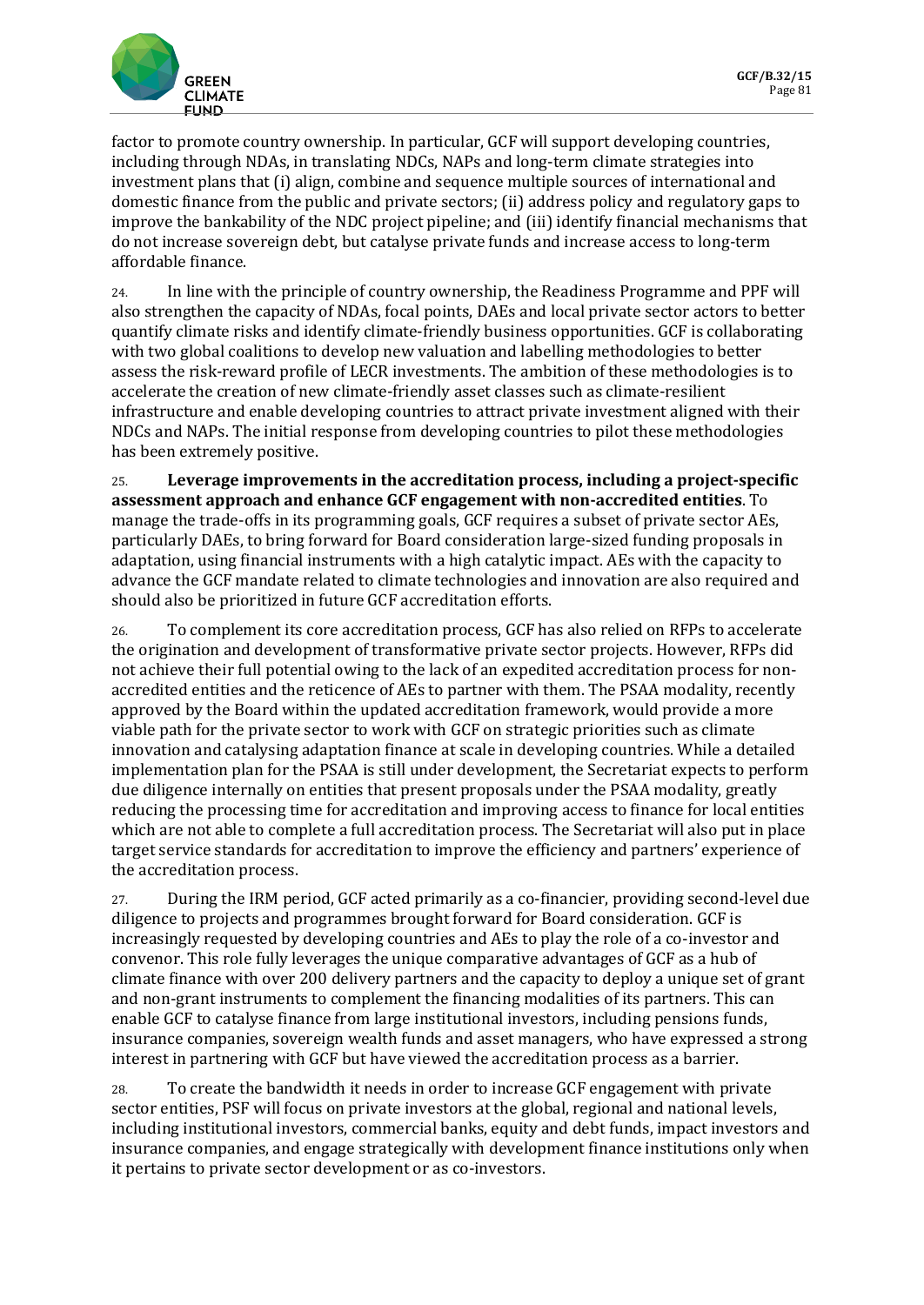

29. **Explore new modalities to scale up the use of guarantees and equity, enhance GCF support to close the insurance protection gap and reduce foreign exchange risks for DAEs**. Global trends highlight the potential of guarantees and equity to mobilize more capital than any other instrument as they expand developing countries' access to capital markets at a lower cost and longer maturities. [8](#page-5-0) The initial experience of GCF with new forms of blended finance is consistent with these global trends and seems to also indicate a strong potential of these instruments to catalyse private finance at scale in adaptation, including in the LDCs, SIDS and African States, which have historically received the least amount of private investment.

30. To date, GCF has limited its investment in equity to pooled funds. In line with its mandate to support transformative change, GCF will continue to invest in pooled funds and complement that with equity to invest in new innovative financial structures to advance business models and technologies. Early-stage financial instruments or initiatives typically leverage innovation to offer new types of products or services, often with direct-to-consumer or other innovative distribution channels. Such initiatives can be a catalytic way to pilot new solutions to create a track record and increase the likelihood of creating low-emission and climate-resilient markets from large-scale investment.

31. GCF was able to rapidly build up its equity portfolio in GCF-1. However, its capacity to deploy guarantees in a commensurate manner is limited by its lack of credit rating. To address this barrier, GCF will explore options to deploy guarantees in a more efficient manner in the absence of credit rating through partnerships with green guarantee companies. This may include structuring guarantee products as a revolving fund, partly funded by an initial grant, with additional revenues from fees paid by the service user. Proceeds from the guarantee funds could be deployed to guarantee or insure a specific element of a programme (e.g. energy savings guarantee). Specific contract guarantee to power purchase agreements (PPAs)[9](#page-5-1) and contract for differences (CfD)[10](#page-5-2) could also be structured to transfer risk and incentivize investment from project developers who typically bear high upfront costs for capital expenditure and long lifetimes for returns on investment.[11](#page-5-3)

32. When GCF co-finances activities involving equity and guarantees, its resources are leveraged at the project and at each individual investment level. As a learning institution, GCF will monitor the leveraging ratio from the use of guarantees and equity to confirm the catalytic impact at each individual investment level across geographies and thematic areas. Lessons learned will be used to inform future project origination and development efforts.

33. There is a large insurance protection gap in developing countries, with those who are the most vulnerable to the impacts of climate change being those who are the least able to afford insurance coverage. Increased insurance coverage could reduce losses in the poorest countries by as much as 25 per cent through a range of instruments, including parametric insurance, insurance-backed social protection and indemnity-based products[.12](#page-5-4)

34. There is a growing demand for GCF to support projects with an insurance component. This is consistent with the guidance from COP 26 to GCF, which highlighted the importance of GCF addressing climate risk through a diversified set of financial instruments, including parametric insurance. Most of the GCF insurance-related work to date supports the design of

<span id="page-5-0"></span><sup>8</sup> Organisation for Economic Co-operation and Development. 2021. *Scaling up Green, Social, Sustainability and* 

<span id="page-5-1"></span>*Sustainability-linked Bond Issuance in Developing Countries*. 9 Power purchase agreements are contracts between the purchaser or 'offtaker' and a privately owned power producer.

<span id="page-5-2"></span><sup>10</sup> Contract for differences is a long-term contract between, for example, an electricity generator and a low-carbon contracts company for establishing a set price for energy.

<span id="page-5-4"></span><span id="page-5-3"></span><sup>&</sup>lt;sup>11</sup> Cli[mate Finance Advisors. 2020](https://forms2.rms.com/DFID-Executive-Summary.html). Review of financial terms and conditions of the GCF financial instrument  $12$  See RMS – Executive Summary.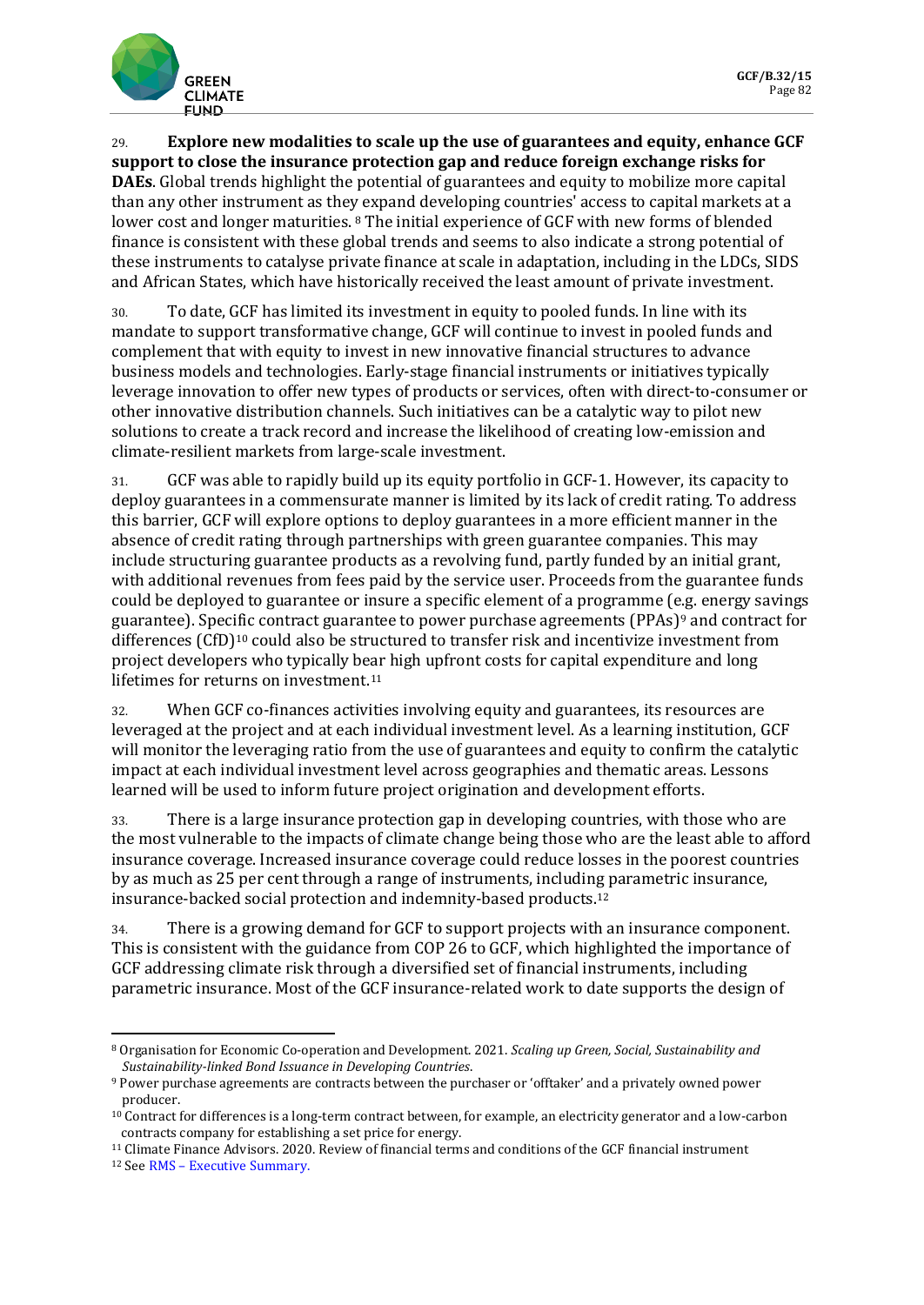

insurance schemes, the provision of climate information to inform insurance products and the development of insurance markets by reducing basis risk for weather-related shocks

35. However, experience has shown that scaling up insurance for the most vulnerable is limited by the capacity to pay for insurance coverage in a sustainable manner, as well as by a limited supply of insurance providers to create a sustainable market. There are opportunities emerging. New climate insurance products, including parametric insurance (also known as event-based insurance or index-based insurance); crop insurance and energy performance insurance are increasingly demonstrating their potential to provide cover for natural disasters and enhance the resilience of the most vulnerable groups. Financial technologies ('fintech')<sup>[13](#page-6-0)</sup> in the insurance sector is also creating a track record of delivering a range of benefits, including efficiency improvements, cost reductions, improved risk assessment and superior customer experience. Moreover, new risk financial instruments tools, such as insurance for mangroves and coral reefs to protect coastal assets, livelihoods and biodiversity, are entering the market[.14](#page-6-1)

36. GCF will expand its existing work related to insurance under its existing modalities. For example, GCF can provide grant funding through the Readiness Programme and PPF to design and pilot new insurance products, notably weather-indexed insurance, and invest in new microinsurance companies that offer affordable products to vulnerable borrowers. As with its experience in overcoming challenges in scaling up its support to guarantees, GCF will explore opportunities to partner with insurance companies to provide insurance products in a sustainable manner and deepen the insurance markets in developing countries. As a follow-up on the USP capability review, the Secretariat will enhance its technical capabilities in this area. While insurance can be an effective risk management tool in many circumstances, high residual climate risks can make insurance premiums unaffordable for local populations. Accordingly, GCF will retain its focus on ex ante risk reduction, including through early warning systems.

37. The private sector strategy will leverage other ongoing work by GCF on local currency financing when available[15](#page-6-2) to improve GCF support to DAEs and MSMEs and mitigate exchange risk for foreign investors. DAEs have noted that they are forced to bear the foreign exchange risk to pass the GCF concessionality downstream. However, their capital structure will not be able to sustain such exposure over the long term. Similarly, MSMEs are also negatively impacted by their exposure to foreign currency risk. In sub-Saharan Africa, for example, energy service companies finance their technology in hard currency, but receive their service payments in the local currency. If the latter depreciates, these business models are exposed to significant risks which could be mitigated by local currency funding. Local currency lending is also critical to deepen local capital markets and improve debt sustainability by contributing to debt predictability. So far, only two funding proposals have used GCF concessionality to buy a currency swap and reduce the risk exposure to the currency fluctuations. However, these hedges were possible because the countries have relatively liquid and developed capital markets, but would not be feasible in frontier markets, with less liquid and less developed capital markets.

38. Terms and conditions could be more explicit in defining and detailing the potential trade-off between concessionality and the cost of hedging, with the possibility for the AE to transfer a portion of the concessionality received to cover the costs of hedging or to buy a currency swap. Usually, the more developed the capital markets, the greater the liquidity, the number of swaps counterparties and tenors and hence the higher the hedging arrangements options and the lower the costs of hedging (which may imply that a lower concessionality may

<span id="page-6-1"></span><sup>14</sup> UNDP. 2021. UNDP insurance and risk financing facility. Available at

<span id="page-6-0"></span><sup>13</sup> 'Fintech' is defined as the use of technology and innovation to improve activities in finance.

<https://irff.undp.org/sites/default/files/2021-12/irff-brochure-updated-nov-12.pdf>

<span id="page-6-2"></span><sup>15</sup> Under development by GCF's Office of Risk Management and Compliance under the Board's Investment Committee.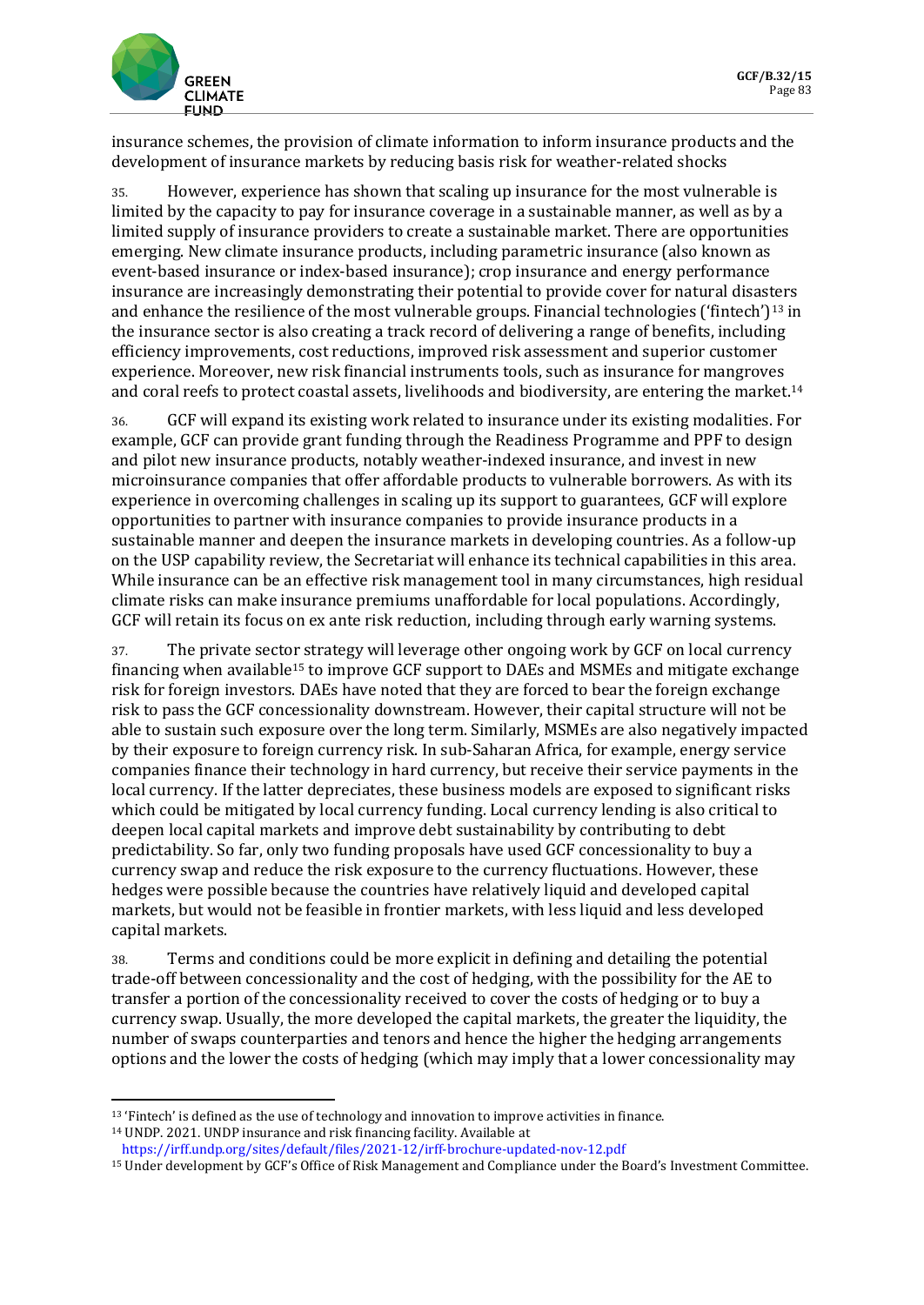

be needed). On the other hand, the less developed the capital markets, the higher the likelihood that some products are not available, or too risky, and therefore more expensive (which may justify a higher level of concessionality). This is a situation that needs to be addressed on a caseby-case basis and on the merits of the project, for example by seeing whether the borrower is in need of liquidity at a lower cost or to protect repayments against currency fluctuations. [16](#page-7-0) 

39. As the GCF private sector portfolio continues to shift from concessional debt towards more high-impact financial instruments and modalities, risk management becomes increasingly important. GCF will build on its existing robust risk management system and further strengthen its risk management capacity. GCF has a comparative advantage in terms of risk management as it provides two levels of due diligence: a primary level of due diligence and appraisal carried out by NDAs and AEs and a secondary level of due diligence and appraisal carried out by the Secretariat.[17](#page-7-1) 

40. **Develop innovative financial instruments that catalyse developing countries' access to private climate finance without increasing their debt burden**. The impact of the coronavirus disease 2019 (COVID-19) pandemic has been particularly devastating for developing countries and is exacerbating the challenges of closing the climate finance gap. Efforts to revive economies and address the impact of the pandemic have led to a sharp increase in sovereign debt estimated at 23.6 per cent in emerging economies and 14.6 per cent in lowincome countries.[18](#page-7-2) Among the poorest countries, the proportion of those in or at high risk of debt distress climbed to 55 per cent in January 2021 from 50 per cent in 2019.[19](#page-7-3) Those countries most affected have neither deep domestic financial markets nor excess savings to overcome these challenges. As credit ratings fall, interest rates climb. This increases the cost of new debt, further burdening fiscal budgets and undermining their capacity to finance climate action. Closing the climate financing gap to ensure a climate-resilient recovery from the pandemic in developing countries will require using public resources to catalyse private finance, notably with financial instruments that will not increase their debt burden.

41. The COVID-19 pandemic has resulted in a significant increase in the number of GCF projects requiring adaptative management. In particular, projects have experienced challenges in meeting co-financing requirements due to the lack of access to finance. Expenditure rates have also decreased as projects have reported slowdowns in implementation activities due to travel restrictions and lockdowns, supply chain bottlenecks and liquidity constraints.

42. GCF will build on its existing work to support developing countries that wish to leverage non-conventional debt instruments to catalyse private climate finance. Through its Readiness Programme, GCF is assisting several countries in exploring the potential of national climate finance vehicles, such as green banks or trust funds

43. **Develop and implement a private outreach plan to advance the implementation of the private sector strategy**. Continued implementation of the GCF private sector strategy and roll-out of new programming and financing modalities will require greater engagement with both national GCF partners and the private sector. In line with paragraph 23(f) of the USP, the Secretariat has developed a private sector outreach plan, which is set out in annex II for consideration by the Board. The outreach plan outlines a four-pronged approach to building strong partnerships with the private sector:

<span id="page-7-0"></span><sup>16</sup> As footnote 35 above.

<span id="page-7-1"></span><sup>&</sup>lt;sup>17</sup> Further details of the GCF approach to portfolio risk management may be found at https://www.greenclimate.fund/sites/default/files/document/gcf-b17-12.pdf.

<span id="page-7-3"></span><span id="page-7-2"></span><sup>&</sup>lt;sup>18</sup> See https://www.imf.org/external/datamapper/G\_XWDG\_G01\_GDP\_PT@FM/ADVEC/FM\_EMG/FM\_LIDC.<br><sup>19</sup> World Bank Low-Income Country Debt Sustainability Framework database.